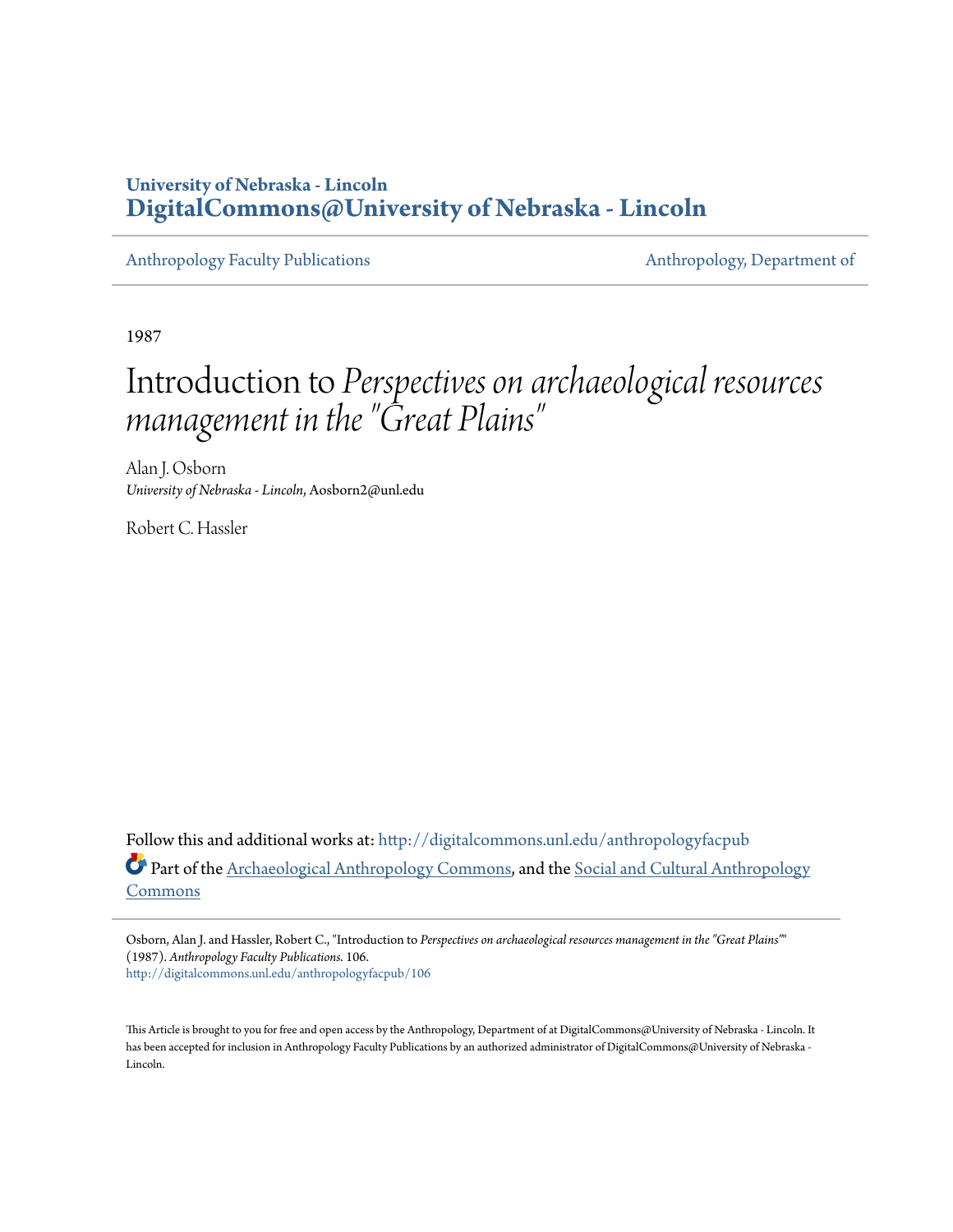### **Introduction**

#### **Alan J. Osborn and Robert C. Hassler**

The past two decades of archaeological investigations in the United States have been shaped significantly by cultural resource management (CRM) legislation. Although federal laws designed to protect the nation'S archaeological record can be traced to the late 1800s, necessary funding was not made available for extensive work until 1974 with passage of the Moss-Bennett Bill (Judge 1982). The availability of federal monies for archaeological investigations at this time was unprecedented. Marked changes occurred in the discipline of archaeology that involved disruption of the traditional ties linking academic institutions and archaeological research throughout the country (Fowler 1982; Brose 1985).

Patterson (I986: 17-18) describes this period of systemic change and corresponding development of archaeology in the United States:

Universities, which employed many archaeologists from the 1950s to the early 1970s, have provided fewer jobs since then. • •• Federal legislation passed between 1966 and 1974 reshaped the labor market for archaeologists in the mid-1970s.... The Historic Sites Preservation Act of 1966, the National Environmental Policy Act of 1969, and the Archaeological and Historical Conservation Act of 1974, which increased financial support for archaeological research, created conditions for the expanded employment of archaeologists by federal and state agencies. They also led to the appearance of a new class of archaeological entrepreneur, the private consultant.... The interests and activities of archaeologists engaged in carrying out the mandates of the federal legislation of the late 1960s and the early 1970s began to diverge from those of their academic colleagues.... They formed separate organizations in the 1970s: the American Society for Conservation Archaeology and the Society for Professional Archaeologists....

There are many archaeologists who are unwilling to admit that this intensive period of CRM activity has had a profound impact on our discipline. Yet, we can see that a great deal of CRM archaeology has been conducted outside the sphere of academic institutions where archaeologists have traditionally been trained (Fowler 1982; Patterson 1986). Increased levels of funding stimulated the development of a multitude of private consulting firms and contract archaeology divisions within universities.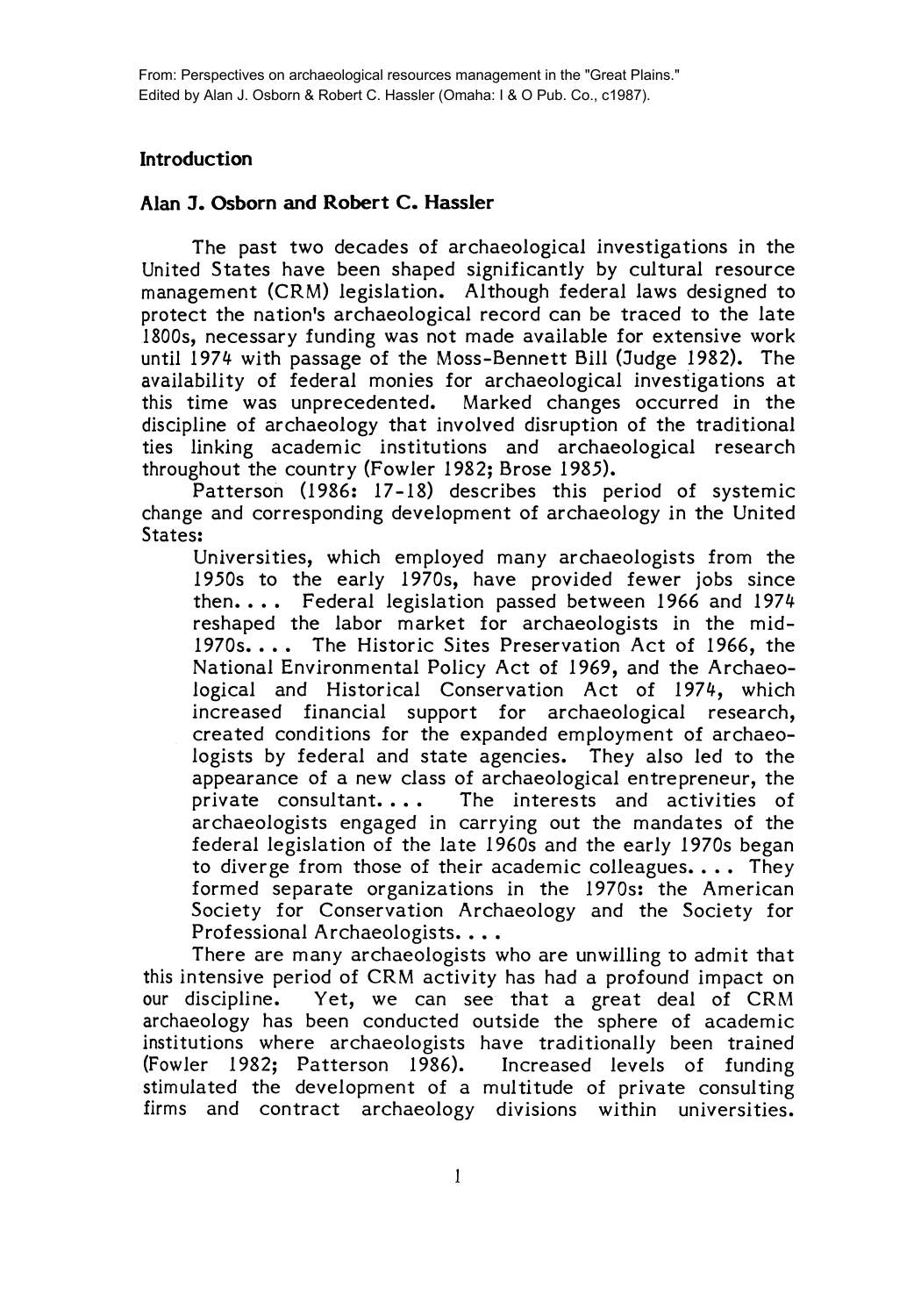Intercommunication between these various organizations was The second period of intensive archaeological investigations in limited or did not exist. The results of many of the CRM projects the Plains was initiated in the mid-1970s following passage of the have not been published in readily available sources and access to Moss-Bennett Bill in 1974. This archaeological work was carried out unpublished material is limited. Few regional syntheses have been in response to numerous development projects including reservoir produced based on the past two decades of CRM investigations. construction, soil conservation activities, and energy exploration/ Finally, some archaeologists have argued that the advent of extraction. In addition, a number of CRM projects have been contract archaeology retarded or suppressed emerging theoretical completed on federal lands such as United States Forest Service and changes in archaeology (Keene and MacDonald 1980, 1981; Wobst Bureau of Land Management holdings designed for multiple use. At and Keene 1982). present we do not know how many CRM projects were completed

On the other hand, a tremendous amount of information during the past two decades. It is known, however, that in 1981 regarding the archaeological record of the United States has been "...the National Archaeology Program (cost) about \$100 million a amassed. This period of CRM archaeology has provided us with an year..." (Judge 1981:28). One might argue that a large portion of unparalled opportunity to view vast land areas at a regional level of these funds were expended in the western states, particularly the prehistoric/historic adaptation. Many CRM projects developed Great Plains and the American Southwest.

research designs that involved the delineation and testing of The purpose of this edited volume is to provide an initial questions concerning prehistoric behavior patterns, as well as the glimpse of the accomplishments of CRM archaeology in the Great evaluation of existing anthropological questions. The contributions to this volume deal with the Archaeologists have recently begun to reexamine the impacts methodological/administrative aspects of cultural resource of these developments on our discipline (e.g., Flannery 1982; Judge management and also provide archaeological case studies.

1982; Patterson 1986; Meltzer, Fowler, and Sabloff 1986). Recent Osborn begins the discussion by looking at the theoretical interest in "critical archaeology" has focused attention on the constraints limiting the synthesis and organization of cultural dynamic interrelationships between the archaeological profession resources archaeology. In part, Osborn calls on contract and and other components of American society including demographic, academic (full-time vs. part-time) archaeologists to "bury the economic, and political sub-systems (e.g., Gero, Lacy, and Blakey hatchet" and reunite their efforts to produce professional and 1983; Wobst and Keene 1983; Leone 1986). These studies have cost-effective archaeology. He proposes the utilization of a attempted to delineate the casual linkages between archaeological "research program" to facilitate the achievement of this goal. interpretative frameworks and the political and economic interests McGuire echoes Osborn's call to increase the cooperation between<br>of American society (cf. Patterson 1986).<br>consulting and academic archaeologists as a need consulting and academic archaeologists as a needed relationship to

Plains archaeology has been markedly affected by two major advance archaeology. McGuire notes that the impression that periods of federally-funded survey, excavation, and interpretation. contract archaeologists are the "black sheep" of the profession does The first period of intensive archaeological investigations in the a disservice to all constituents.

Plains began in the mid-1940s in response to proposed flood control In the middle of the concern over the quality of cultural projects along the Missouri River from northern Nebraska to resource management archaeology are the public regulatory Montana (Lehmer 1971). This work was conducted under the joint agencies. These include the many arms of the U.S. Department of cooperation of the National Park Service and the Smithsonian the Interior such as the Office of Surface Mining, Bureau of Land Institution's River Basin Surveys department. More than 800 Management and National Park Service. State regulatory agencies, archaeological sites were located and 200 were tested and/or the State Historic Preservation Office, and the Advisory Council on excavated within the Missouri River basin during a fifteen to twenty Historic Preservation are also involved in ensuring compliance with year period (Lehmer 1971). Much of the archaeological information the various statutes and rules and regulations. Marceau discusses collected during this period was organized and subsumed within the difficulties and goals of the Wyoming SHPO as witnessed by a culture historical frameworks developed by McKern, Willey and state affected by the boom and bust cycle of private development. Phillips, Spaulding, and Lehmer (cf. Lehmer 1971:25-33). Many of Anzalone compliments Marceau's article by outlining what he sees the interpretative conclusions drawn from this period of contract as the basic premises and goals of the federal historic preservation archaeology remain central to Plains archaeology today. program.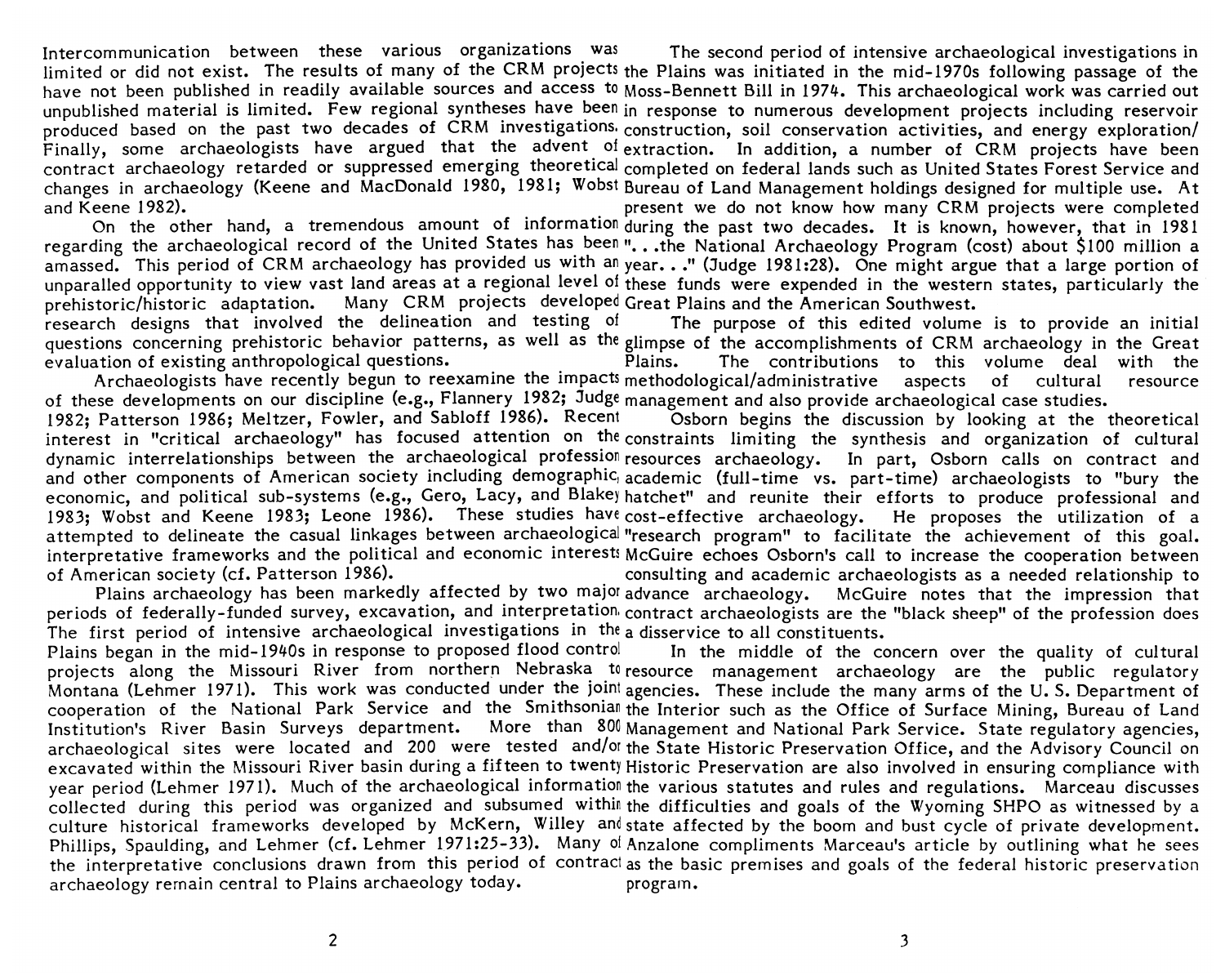When' the initial historic preservation laws were passed they **REFERENCES**  were aimed at guiding the various public agencies in their treatment of cultural resources. During the 1970's laws were enacted which required private industry to participate in the program if any Brose, David federal or state license, lease or other action was involved. For the <sup>Brose</sup>, David<br>mining industry the Surface Mining Control and Reclamation Act of 1985 Good enough for government work? a study in "grey mining industry the Surface Mining Control and Reclamation Act of 1985 Good enough for government work? a study in "<br>1977 dictated consideration of cultural resources during mine archaeology". American Anthropologist 87:37 1977 dictated consideration of cultural resources during mine planning and operations. Hassler recounts the effect of this requirement upon the surface coal mining industry and concludes Flannery, Kent V.<br>requirement upon the surface coal mining industry and concludes Flannery, Kent V. that the current problems which are disrupting the program can be 1982 The golden marshalltown: a parable for the archaeology<br>worked out if professional and regulatory archaeologists do not of the 1980s. American Anthropol worked out if professional and regulatory archaeologists do not ignore the concerns of private industry. He further discusses the fowler, Don D. likelihood that the growth of CRM over the past two decades has  $\frac{1}{282}$  Cultural resources management. ceased and may have only been a "flash in the pan". 1982 Cultural resources management. In Advances in

attempts to comply with the various statutes also surface when public agencies carry out their own program. The National Park Service, the premier agency involved with CRM, for example, has Judge, W. James<br>had to work hard to manage their cultural resources, making 1982 Will the real archaeology please stand up? Comments on mistakes and profiting by them at the same time. Calabrese the status of American archaeology, ca. AD 1982. The illustrates this in his article.

The variety of projects and research objectives being carried out by archaeologists doing cultural resources work on the Great Keene, Arthur and William K. MacDonald<br>Plains is avemplified by the collection of articles by Creasman. 1980 Whatever happened to the "new archaeology"? Pape Plains is exemplified by the collection of articles by Creasman, Fredlund, Ebert et al, Laustrup, Metcalf, Zier et al, and Meyer and presented at the 45th Annual Meeting of the Society for<br>Finnigan Although such studies have produced new insights into American Archaeology, Philadelphia. Finnigan. Although such studies have produced new insights into Great Plains archaeology, along with advances in archaeological theory and method, the overall effect of cultural resources 1981 A study of contemporary archaeology: the political<br>management upon a state's archaeological resources may not all be economy of preservation. Paper presented management upon a state's archaeological resources may not all be economy of preservation. Paper presented at the 80th<br>Repeticial Erom a state perspective Zimmerman Brooks and Foor and Annual Meeting of the American Anthro beneficial. From a state perspective, Zimmerman, Brooks and Foor Annual Meeting of the American Association, Los Angeles. examine how contract archaeology has affected the archaeology within their respective states of South Dakota, Oklahoma and<br>Montana, The issues raised about the long term effects of cultural Lehmer, Donald J. Montana. The issues raised about the long term effects of cultural Lehmer, Donald J.<br>recourses management upon North American archaeology bonefully 1971 Introduction resources management upon North American archaeology hopefully 1971 Introduction to Middle Missouri Archaeology.<br>Washington, D. C.: U. S. Government Printing Office. will prove to be catalysts for the further improvement of the program.

Some of the problems faced by private industry in their Archaeological Method and Theory, vol. 5, ed. Schiffer,<br>
Inte to comply with the various statutes also surface when M., pp. 1-50. New York: Academic Press.

- 
- 

Meltzer, D. J., D. D. Fowler, and Jeremy A. Sabloff (eds.)

1986 American archaeology past, present, and future. Washington, D. C.: Smithsonian Institution Press.

Patterson, Thomas C.

1986 The last sixty years: toward a social history of Americanist archaeology in the United States. American Anthropologist 88:7 -26.